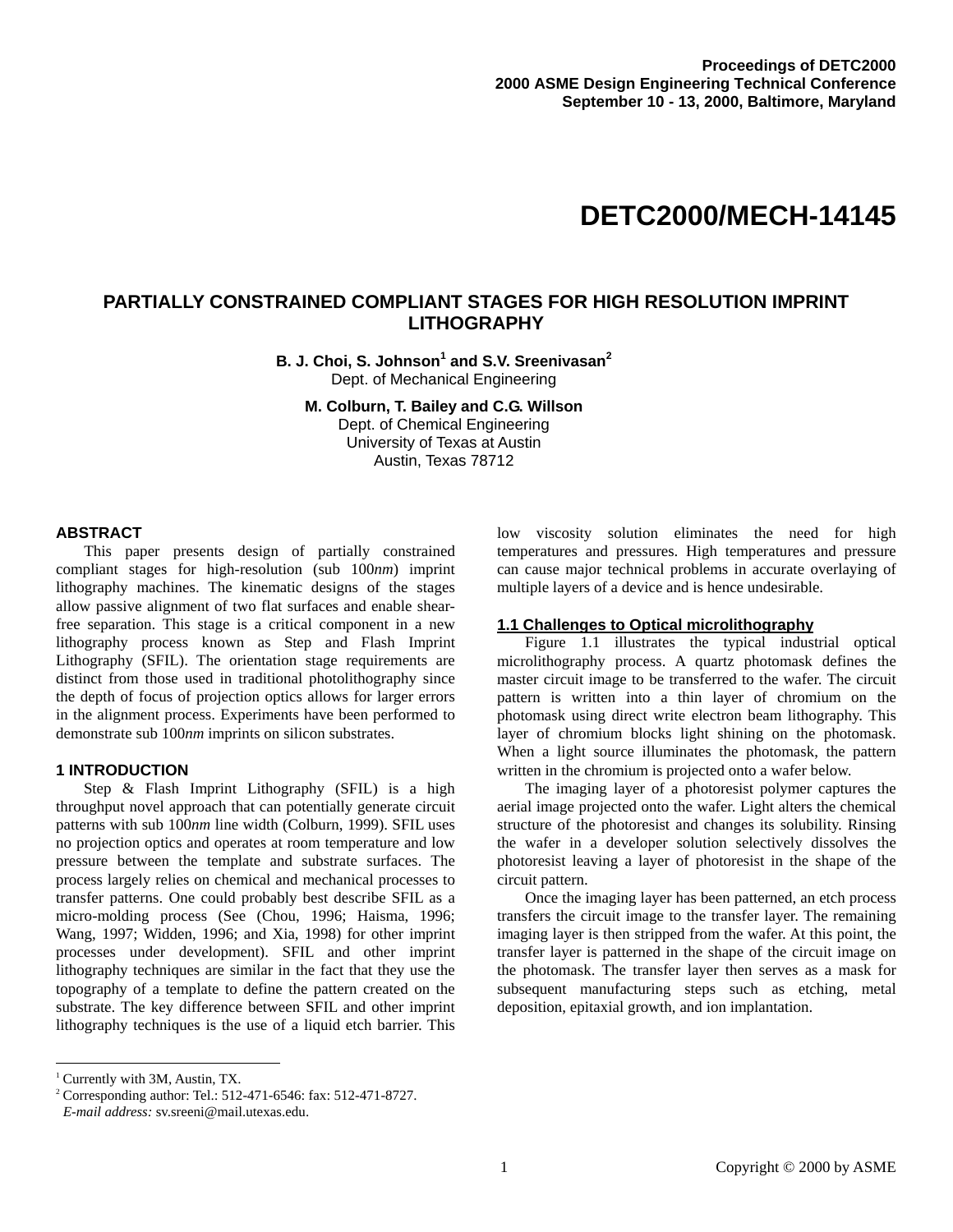

**Figure 1.1 Optical microlithography process** 

Because today's optical lithography machines are diffraction limited, much of the technological investment goes into optical projection systems. Higher resolution imaging can be obtained by increasing the size of lens, or by decreasing the wavelength of light used. Large lenses are more difficult to manufacture and, thus, more expensive. It is not uncommon for lens systems in today's optical lithography machines to weigh hundreds of pounds and cost several million dollars.

Investments in reducing the wavelength of light used to print images have reduced minimum printable line widths. Many of today's steppers use 248 *nm* Deep Ultra Violet (DUV) light and 193 *nm* and 157 *nm* systems are in development and will decrease minimum printable line widths. 15 *nm* Extreme Ultra Violet (EUV) and X-ray lithography technologies offer potential for decreasing line widths to even smaller dimensions, but these techniques present significant technical challenges and prohibitive cost. Materials that are transparent to DUV light are opaque in the EUV and X-ray regions, so these new technologies may only use reflective optics. Furthermore, EUV and X-ray sources with sufficient intensity to print images are rare and expensive. The technical challenge and cost of implementing EUV and X-ray lithography technologies clearly warrant the investigation of other pattern transfer technologies for use in the semiconductor and micro-machining areas.

## **1.2 Challenges to Step and Flash Imprint Lithography**

Figure 1.2 illustrates SFIL process and Figure 1.3 shows subsystems include sensing, stage actuation, light source, etc. An important aspect of the research deals with the design of a machine to implement the SFIL process. Such a machine must







**Figure 1.3 SFIL subsystems** 

hold a template and a substrate. It must bring them into near contact, dispense etch barrier solution, and irradiate this sandwich structure with ultraviolet light. One focal point of this machine development deals with the interaction of the template and substrate. The template and substrate must be in nearuniform contact when irradiated with UV light. Finally, when the template and substrate are separated, shearing at the interface should be avoided since it will destroy the imprinted pattern. It is not sufficient to make the template parallel to the wafer. The gap has to be controlled to as low a level as possible to avoid undesirable "base layer" (see Fig 1.4 (b) and (c))

Other important research issues related to SFIL are in the synthesis of appropriate materials with tailored surface and curing characteristics. These issues are discussed elsewhere (Colburn, 1999).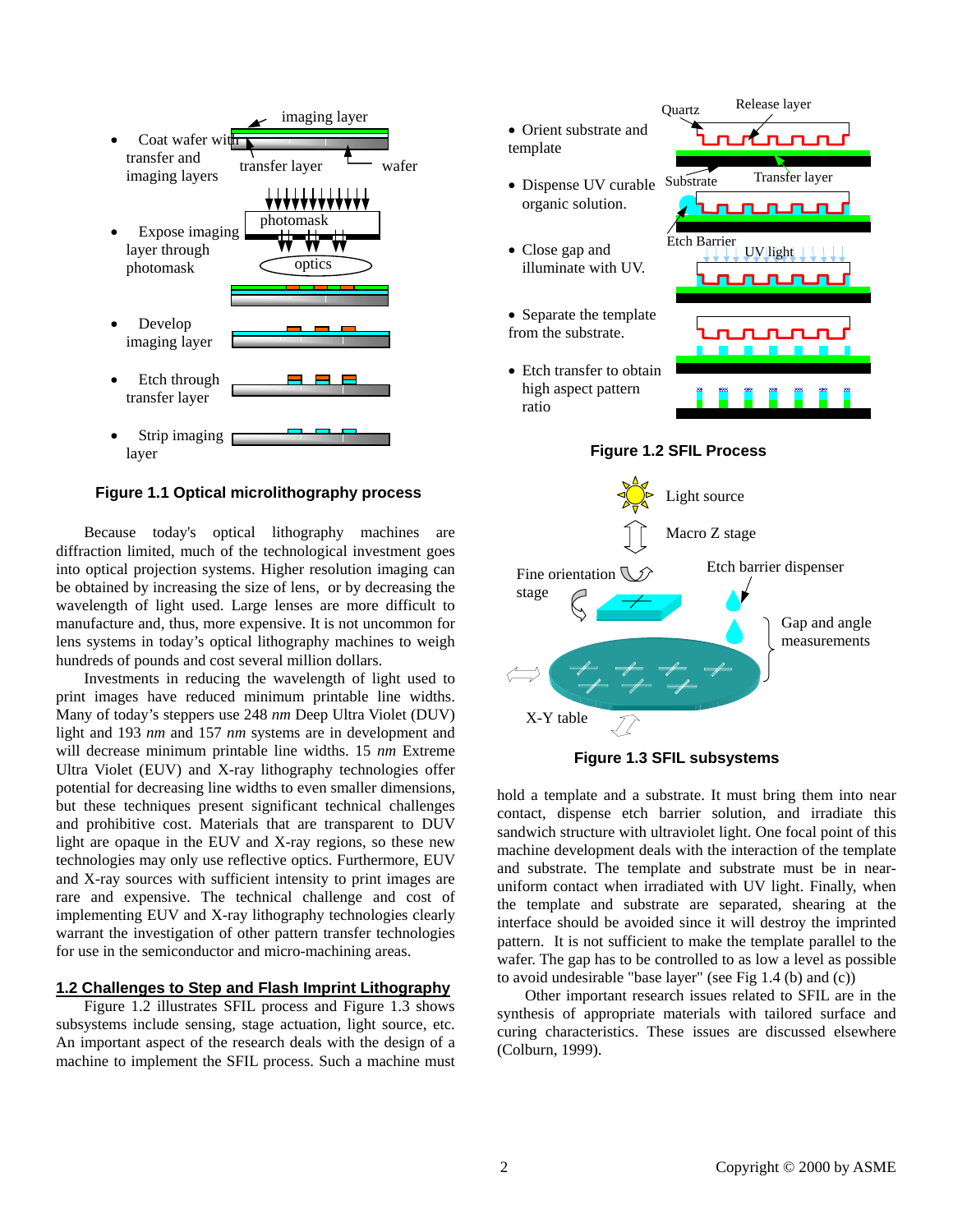

**Figure 1.4 (a) Ideal alignment, (b) thick base layer, and (c) wedged base layer** 

## **2 PARTIALLY CONSTRAINED ALIGNMENT STAGES**

In this section, kinematics of alignment stages for the SFIL is presented. The alignment stage is a critical component of the imprint lithography machine as it provides fine motion control at the template-substrate interface. In Section 2.1, alignment kinematics between two flat surfaces are discussed. Alignment is necessary to compensate for errors from several sources such as machining, machine assembling, and positioning uncertainty involved in wafer and template loading/unloading. In Section 2.2, a kinematic design of a partially constrained ideal stage is introduced. In Section 2.3, this ideal kinematic stage is used as a starting point to develop a distributed flexure-based stage. In Section 2.4, a template stage with remote compliance axes is introduced for a multi imprint machine.

#### **2.1 Kinematics between two flat surfaces**



Figure 2.1 shows two flat surfaces representing a template and substrate respectively. As described earlier, proper alignment between these two flats ideally leads to a perfectly uniform surface contact between them. Such an alignment can be accomplished with one translation motion (z displacement) and two tilting motions ( $\alpha$  and  $\beta$ ) between two flats. These relative motions can be implemented by either fixing the template and mounting the substrate on a three degree-offreedom (DOF) stage or vice-versa. If a course pre-calibration  $(5-10 \mu m \text{ range})$  is performed between the template and the wafer chuck every time a new template is installed, then the desired maximal relative displacements of the stage are of the order of 10microns, and the desired maximal tilting motions are of the order of 1mrads.

Based on the discussion above we need partially constrained stages for imprinting flats surfaces. The motion of these stages can be generated either by passive compliance or by active actuation. Tilting motions at a passive stage is generated by z-direction force between two flats. Passive compliance is easy to implement and does not require sophisticated alignment error sensing and control. Therefore, this option has been pursued here. However, active stages have important advantages that make it necessary to study them. Some of the discussion in the following sections may also apply to active stages. Experimental investigation has only been done using passive stages. Ongoing research includes the development of active stages.

### **2.2 Ideal kinematic stages**

As described in the previous section, template-substrate sets can be aligned using three DOF stages. Here, a kinematic design of ideal alignment stages is presented. Ideal stages are assumed to be composed of perfect rigid bodies and joints. Non-ideal behavior including distributed structural compliance, backlash and stiction in joints, etc. are neglected. Ideal kinematic stages provide insight into the geometry and force transmission at the template-substrate interface. This insight is then extended to the design of distributed flexure stages with selectively compliant directions. (Section 2.3).

A design of a three DOF stage is shown in Figure 2.2 (a) in its nominal state. This stage has a parallel kinematic structure and it was chosen since parallel mechanisms are known to possess higher stiffness and accuracy (Lee, 1988; Waldron, 1989). The connection from the base platform to the moving platform is via a combination of a revolute (R) joint, a prismatic (P) joint and a ball (B) joint (a combination of these three joints is referred to as 'leg i', Figure 2.2 (b)). The reference frame at the moving platform is defined as  $x_1-y_1-z_1$ . For the base platform, the reference frame is defined as  $x_0-y_0$  $z_0$ . The location of ball joint 'i' is defined as  $p_i$ .

Kinematic design of these stages is studied using screw system theory (Roth, 1984; Hunt, 1990). Screw system theory

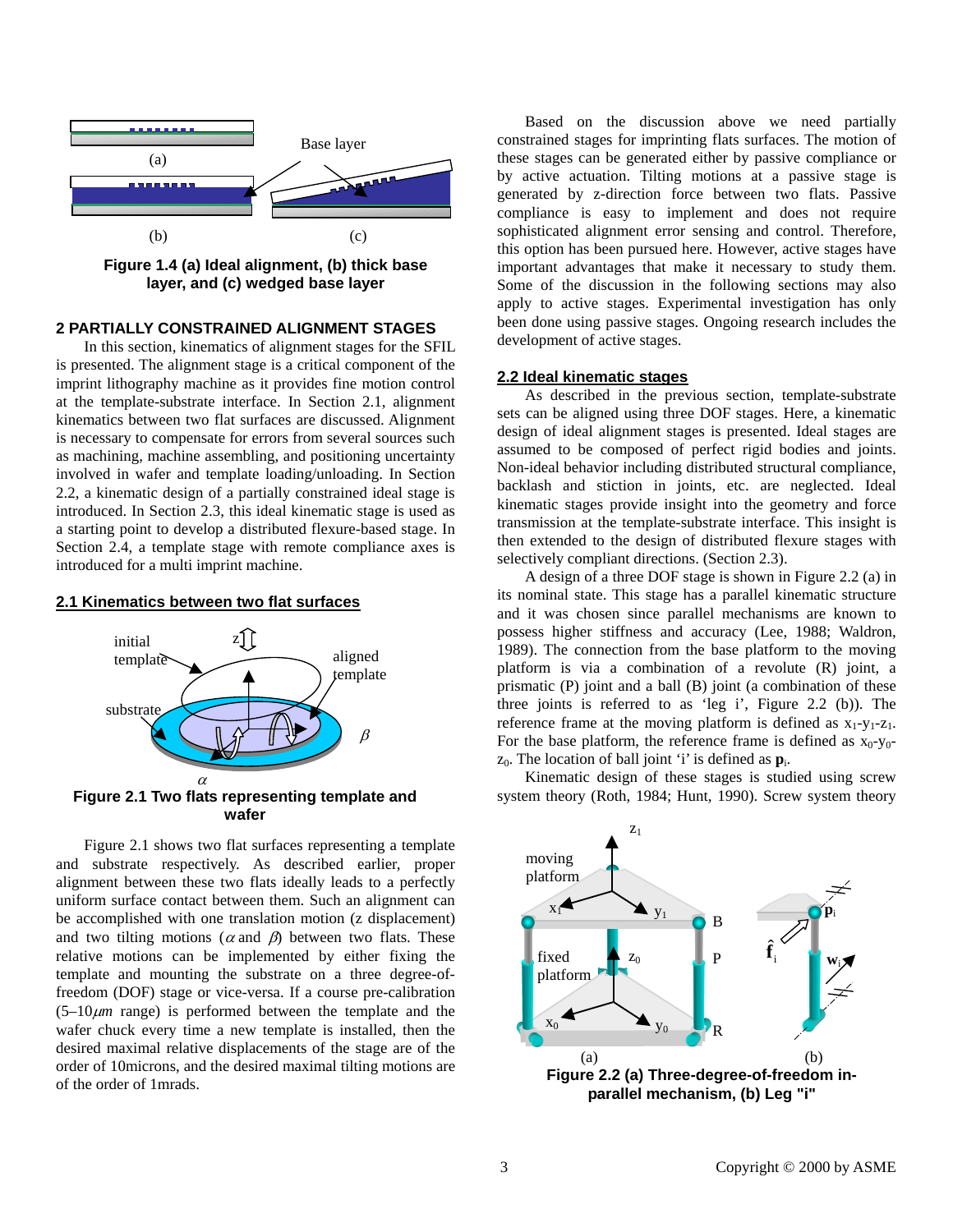provides a unified geometric approach to the study of spatial (6-dimensional) motion and force systems of mechanisms.

An instantaneous screw axis (\$: a unit screw), is a purely geometric quantity that represents a line in space along with a pitch, *h*. It can be expressed as a 6 by 1 vector as follows:

$$
\mathbf{S} = \begin{pmatrix} \mathbf{w} \\ \mathbf{p} \times \mathbf{w} + h\mathbf{w} \end{pmatrix} \tag{2.1}
$$

where, **w** is a unit vector parallel to the line and  $\rho$  is the position vector of any point on the line. In the case of an infinite pitch,  $\mathbf{\hat{s}} = [\mathbf{0}^T; \mathbf{w}^T]^T$ . The velocity state of a rigid body,

its motor  $\hat{\mathbf{v}}$  and the force system on a rigid body, its wrench  $\hat{\mathbf{f}}$ , can be written in terms of screws as:

 $\hat{\mathbf{v}} = \omega \mathbf{\mathbb{S}}_{v}$ ,  $\hat{\mathbf{f}} = f \, \mathbf{\$}_{f},$  (2.2) where,  $\omega$  is the angular velocity about the screw  $\mathcal{S}_v$  and f is a

pure force acting along the screw  $\mathcal{S}_f$ . When the wrench applied to a rigid body does no work on the motor of that body, then the wrench is said to be reciprocal

to the motor. The two screws corresponding to the wrench and the motor satisfy the following purely geometric condition:

$$
(\mathbf{\$}_{\mathbf{v}})^{\mathrm{T}} \, \Pi \, \mathbf{\$}_{\mathrm{f}} = 0,
$$
\nwhere, 
$$
\Pi = \begin{bmatrix} 0_3 & \mathbf{I}_3 \\ \mathbf{I}_3 & 0_3 \end{bmatrix}
$$
, 13 is a 3 by 3 identity matrix.

Now, it is shown that the motion capability if the stage of Figure 2.2 (a) is the same as the one required for aligning two flats. Using the reciprocity between motor and wrench systems [Ro84], the motion capability of the moving platform is explored. As shown in Figure 2.2 (b), when a zero pitch wrench (pure force),  $\hat{\mathbf{f}}_i$ , is applied at the center of the ball joint,  $\mathbf{p}_i=(p_{xi},$  $p_{yi}$ ,  $p_{zi}$ )<sup>T</sup>, parallel to the axis of the revolute joint,  $w_i=(w_{xi}, w_{yi},$  $w_{zi}$ <sup>T</sup>, this wrench does not cause any displacement in the joints. Using the  $x_1-y_1-z_1$  reference frame, three wrenches that are reciprocal to these legs are represented as,

$$
{}^{1}\hat{\mathbf{f}}_{i} = f_{i} ({}^{1}w_{xi}, {}^{1}w_{yi}, 0; 0, 0, {}^{1}w_{xi} {}^{1}p_{yi} - {}^{1}w_{yi} {}^{1}p_{xi})^{T}, i = 1, 2 \text{ and } 3, (2.4)
$$

where, the first three components are the direction cosines of the revolute joint axis and the second three components are the cross product of  $\mathbf{p}_i$  with the direction cosine components. Here, a pre-superscript, '1', represents components defined in  $x_1-y_1$  $z_1$  frame.

The wrench space  $(R)$  of these three reciprocal forces can be spanned by  $(i; 0)^T$ ,  $(j; 0)^T$  and  $(0; \mathbf{k})^T$ , where  $\mathbf{i} = (1 \ 0 \ 0)^T$ ,  $\mathbf{j} =$  $(0\ 1\ 0)^T$ ,  $\mathbf{k} = (0\ 0\ 1)^T$  and  $\mathbf{0} = (0\ 0\ 0)^T$ . The motion capability of the moving platform can be obtained as a linear combination of these basic screws each of which is reciprocal to R and they can be computed using condition of Eqn. (2.3). It is well known that when the rank of R is *m*, the rank of the corresponding motion space is given by 6-*m*. Therefore, the moving platform possesses three DOF and the motion space is spanned by  $(i; 0)^T$ ,  $(j; 0)^T$  and  $(0; k)^T$ . This is a special situation where the symmetry of the mechanism leads to the screws of the reciprocal wrench space and the motion space being identical.



**Figure 2.3 (a) Three-degree-of-freedom in-parallel mechanism in an off-nominal configuration; (b) pure translation motion of moving platform in the vertical direction with respect to base platform** 

The first two motion screws represent two tilting motions whose axes lie on the moving platform, and the third motion screw represents a pure translation orthogonal to the moving platform. Therefore, as described in Section 2.1.1, this three DOF stage can be used for the alignment of two flats.

Due to various geometric errors, the R-P-B stage will in general not be used exactly in its nominal position of Figure 2.2 (a). In non-nominal positions (shown in Figure 2.3 (a)), a weak coupling is present between the alignment motion directions and the undesirable motion directions. The effects of this coupling on the imprint process are now investigated. In  $x_0-y_0$  $z<sub>0</sub>$  frame, the three reciprocal wrenches are represented as

$$
{}^{0}\hat{\mathbf{f}}_{i} = f_{i} ({}^{0}w_{xi} {}^{0}w_{yi} {}^{0}; {}^{0}w_{I} \times {}^{0}\mathbf{p}_{i})^{\mathrm{T}}, i = 1, 2, 3.
$$
 (2.5)

Using reciprocity and Eqn. (2.3), we can find one infinite pitch motion of the moving platform;  $(\mathbf{0}; \mathbf{k})^T$ . This infinite pitch motor represents the translation of the moving platform in the vertical direction with respect to the base platform (see Figure 2.3 (b) for the translation).

Two other motions are available as a basis of the null space of a 4 by 6 matrix;  $[\Pi^0 \hat{f}_1, \Pi^0 \hat{f}_2, \Pi^0 \hat{f}_3, (0; \mathbf{k})^T]^T$ . These two motions are not pure tilting motions, but coupled with undesirable translation motions. Therefore, a non-nominal mechanism leads to a translation which is not exactly along  $z_1$ . In addition, tilting motions can cause undesirable motions along  $x_1$  and  $y_1$ .

#### **2.3 Flexure-based alignment stages**

The ideal kinematic stage of Section 2.2 has several practical limitations with respect to high-resolution lithography. Presence of sliding contacts in joints can cause wear, generate undesirable particles and lead to stiction that makes precision motion control difficult. Particles on the template and substrate generate major defects in the SFIL process. Presence of clearances in joints can lead to reduced repeatability in the motion of the mechanism.

Flexures generate motion by elastic deformation and can avoid all the problems associated with joints. Also, provided elastic and fatigue limits are not exceeded, flexures can provide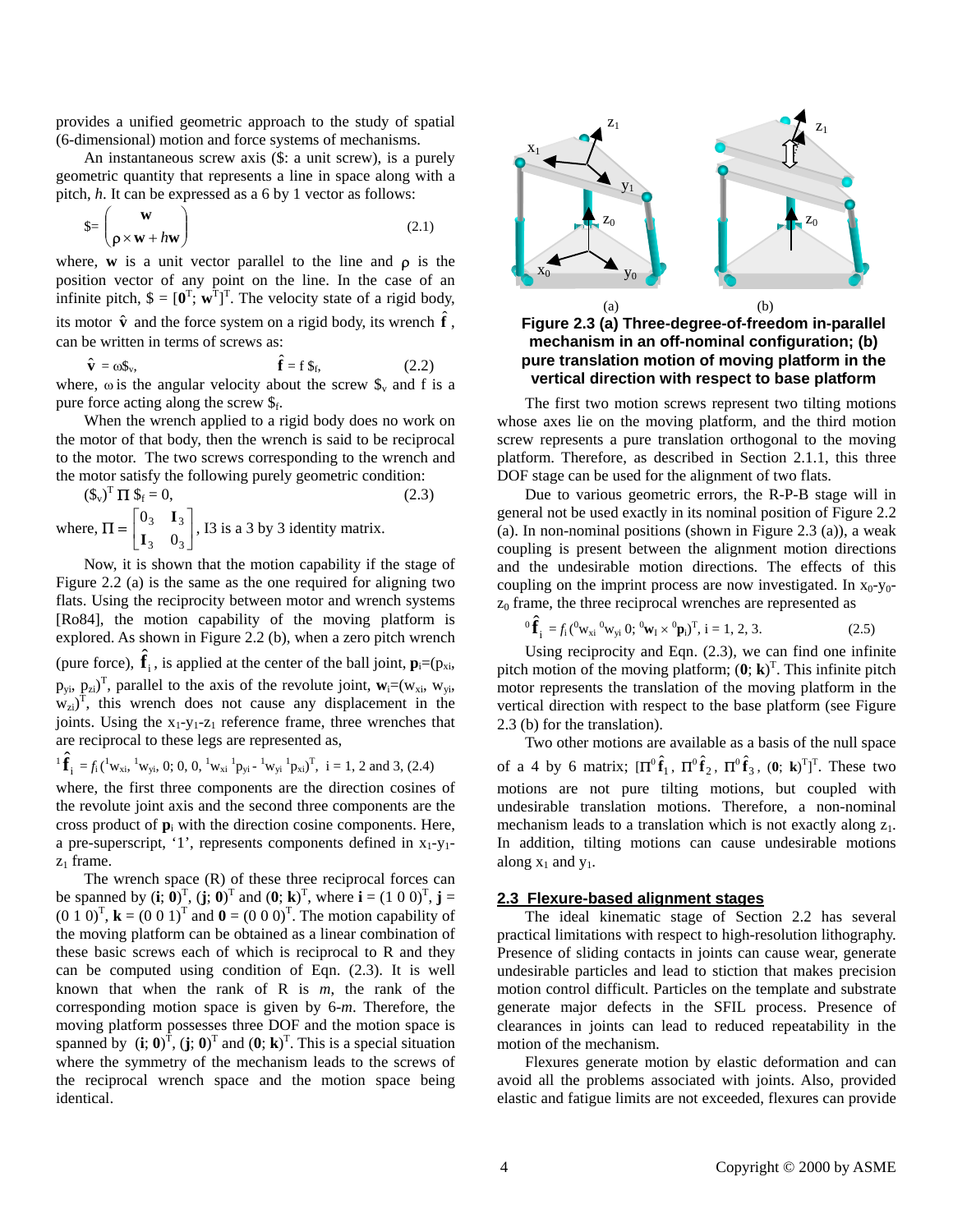extremely repeatable motion and long life for the stage. Flexure stages are becoming quite common in the precision engineering industry (Smith, 1992).

A major challenge associated with the use of flexures is the design of mechanisms with prescribed motion-force characteristics. Here, a procedure is described to obtain a conceptual design of a flexure mechanism whose motion capability is similar to that of the ideal stage of Section 2.2. Next, a screw theory based analysis scheme is presented to obtain the principal motion capability of this stage to ensure that it is similar to the ideal stage.

The basic element of the flexure is derived from the work presented in Badami, et al. (1996). They presented a ring that is comprised of three fixed-fixed beams. The mid-point of each of these beams provide a vertical deflection due to an applied vertical load. This vertical spring can be considered to be equivalent to a leg of the R-P-B stage where the P joint is a passive linear spring. A modified version of this design yields the distributed flexure stage of Figure 2.4.



**Figure 2.4 Distributed flexure design** 

The three mid-points of the fixed-fixed beams are connected to the vacuum chuck that holds the wafer. The parameters of the ring (material and geometry) can be arrived at by using the desired motion range for the z-translation and the two tilting motions

This distributed flexure stage poses an interesting analysis problem: What is the best way to determine the principal motion capabilities of a mechanism incorporating distributed compliance? Following sections present an analysis that looks at a generalized compliance matrix. A finite element model is used to compute the non-ideal compliance matrix of the distributed flexure stage. The results of the finite element model are then used to examine the stage's principal motion capabilities.

#### **2.3.1 Basis of comparison**

Griffis and Duffy (1991) and Patterson and Lipkin (1993) present a format for investigating the motion capabilities of compliant structures. A rigid body fully supported by an elastic system has six DOF. The motion capabilities of the rigid body may be determined by examining the elastic structure supporting the body. For example, the motion capability of the vacuum chuck in the distributed flexure stage may be determined by examining the compliant structure of the aluminum flexure ring. Similarly, the motion capability of the top plate of the R-P-B stage with passive spring along the P joint may be determined by examining the structure supporting the plate.

Screw theory offers a means of quantifying the motion capability of a compliant structure. A wrench,  $\hat{\mathbf{f}}$ , and twist,  $\hat{\mathbf{T}}$ , may be used to describe the motion of a rigid body supported by a compliant structure. A wrench in ray coordinates,  $\hat{\mathbf{f}} = [\mathbf{f}]$  $T \tau^{T}$ ]<sup>T</sup>, consists of a force (**f**) along and a moment ( $\tau$ ) about a screw axis. A twist in axis coordinates,  $\hat{\mathbf{T}} = [\underline{\delta}^T \, \underline{\gamma}^T]^T$  represents a small displacement about a screw axis.  $\delta$  represents a linear deflection along and γ represents a rotational deflection about a screw axis. A compliance matrix **C** relates a wrench to a twist:

$$
\hat{\mathbf{T}} = \mathbf{C}\hat{\mathbf{f}} \tag{2.6}
$$

The  $\Pi$  operator may be used to convert a twist in axis coordinates,  $\hat{\mathbf{T}}$ , to a twist in ray coordinates,  $\hat{\mathbf{t}}$ :

$$
\hat{\mathbf{t}} = \boldsymbol{\Pi} \, \mathbf{C} \, \hat{\mathbf{f}} \tag{2.7}
$$

By assuming that the wrench  $\hat{\mathbf{f}}$  and twist  $\hat{\mathbf{t}}$  are scalar multiples of the same screw, it is possible to construct an eigenvalue problem:

| $\lambda$ e = $\Pi$ C e<br>(2.8) |  |
|----------------------------------|--|
|----------------------------------|--|

This formulation yields six eigenvalues  $\lambda_i$  and six eigenvectors or eigenscrews **e**i. λi represents the ratio of angular deformation to force. Note that Eqn. 2.8 solves the eigenvalue problem for the matrix Π**C**. The eigenvalues of **C** are frame dependent and the resulting eigenvectors do not provide physically meaningful quantities of the motion capabilities of the mechanism.

These eigenscrews of Π**C** represent the fundamental modes of a compliant mechanism. All of the motions of a compliant mechanism may be modeled as linear combinations of the fundamental eigenscrews.

Eigenscrews with zero eigenvalues can be examined to gain insight into the motion capability of a partially constrained mechanism. The space spanned by all eigenscrews with zero eigenvalues is equal to the space spanned by all wrenches reciprocal to the mechanism.

#### **2.3.2 R-P-B stage compliance**

The derivation of the stage's compliance matrix begins with an examination of the six screws that span the space of all possible wrenches of the mechanism. Figure 2.5 illustrates these screws.  $\mathcal{S}_1$ ,  $\mathcal{S}_2$ , and  $\mathcal{S}_3$  represent the wrenches along the legs.  $\mathcal{S}_1^r$ ,  $\mathcal{S}_2^r$ , and  $\mathcal{S}_3^r$  represent the screws reciprocal to the system. A wrench applied along these screws will be transmitted through the linkage and cause no movement.

These six screws can be assembled into an operator that maps a general wrench applied to the system into reciprocal and non-reciprocal components. This operator is **J**: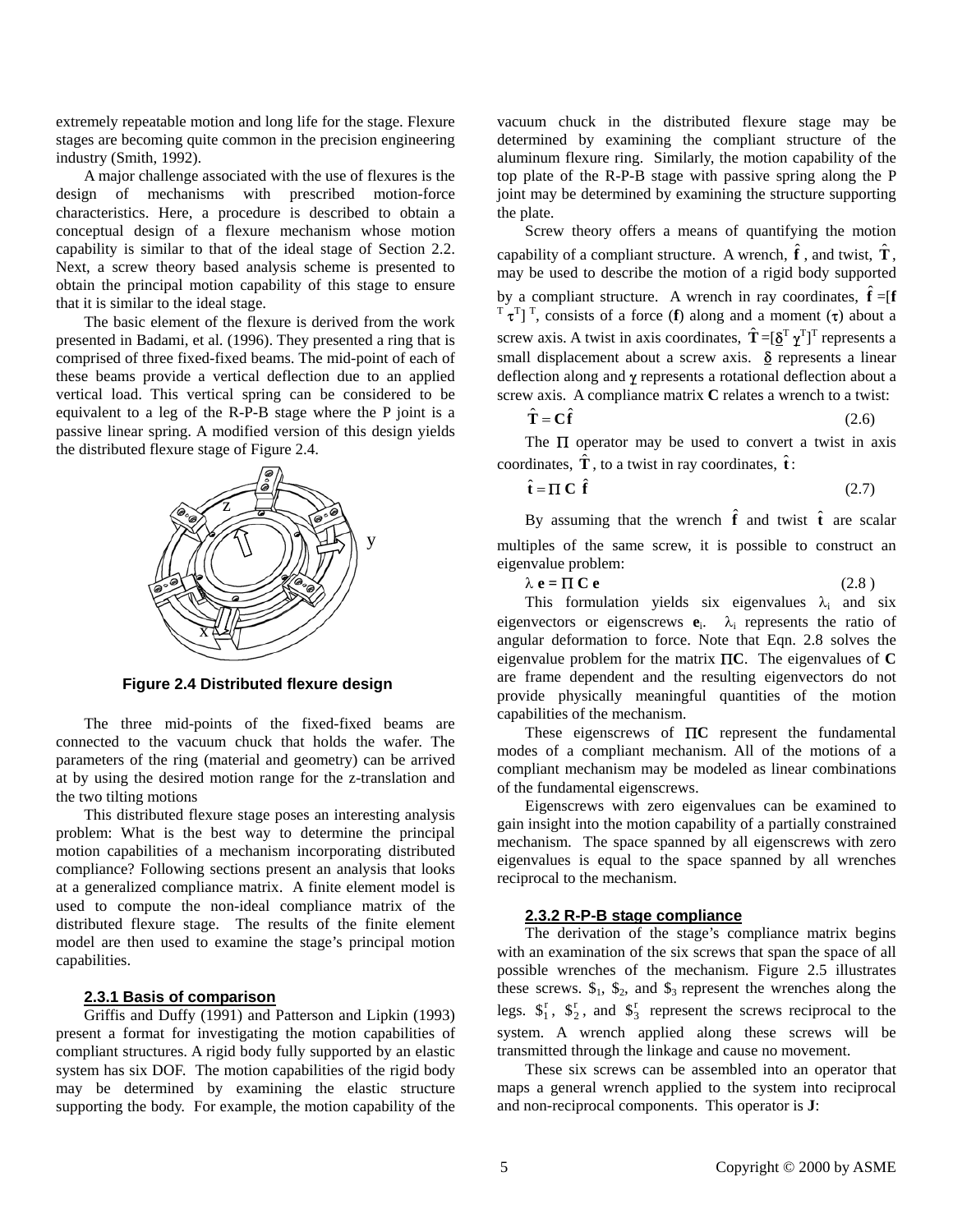$J = [\oint_1 \oint_2 \oint_3 \oint_4 \oint_1^r \oint_2^r \oint_3^r ]$  (2.9)



**Figure 2.5 Screw representation of R-P-B stage** 

It can be shown (Johnson, 1999) that the compliance matrix **C** of the passive R-P-B stage is given by  $C = J<sup>T</sup>ΔJ<sup>-1</sup>$ and  $\Pi \mathbf{C} \hat{\mathbf{f}} = \hat{\mathbf{t}}$ , where,

| $\label{eq:Delta} \Delta = \begin{pmatrix} c_1 & 0 & 0 & 0 & 0 & 0 \\ 0 & c_2 & 0 & 0 & 0 & 0 \\ 0 & 0 & c_3 & 0 & 0 & 0 \\ 0 & 0 & 0 & 0 & 0 & 0 \\ 0 & 0 & 0 & 0 & 0 & 0 \\ 0 & 0 & 0 & 0 & 0 & 0 \\ 0 & 0 & 0 & 0 & 0 & 0 \end{pmatrix},$ |  |  |  |        |
|----------------------------------------------------------------------------------------------------------------------------------------------------------------------------------------------------------------------------------------------|--|--|--|--------|
|                                                                                                                                                                                                                                              |  |  |  |        |
|                                                                                                                                                                                                                                              |  |  |  | (2.10) |
|                                                                                                                                                                                                                                              |  |  |  |        |
|                                                                                                                                                                                                                                              |  |  |  |        |

and  $c_i$  is the compliance of the linear spring of leg 'i'. Note that the compliance of the reciprocal springs is represented with a value of zero to denote infinite stiffness in the reciprocal directions.

The eigenscrews and corresponding eigenvalues for the R-P-B stage follow directly from the matrix Π**C**. The eigenstructure problem has been solved for typical parameters of the stage. Matrices **V** and **D** present the eigenscrews and eigenvalues of the matrix Π**C**. Each column of **V** corresponds to one eigenscrew of Π**C**. Each diagonal element of **D** gives the eigenvalue for the corresponding eigenscrew in **V**.

$$
\mathbf{V} = \begin{pmatrix}\n1 & 0 & 0 & 0 & -1 & 0 \\
0 & 1 & 0 & 0 & 0 & -1 \\
0 & 0 & 0 & 0 & 0 & 0 \\
0 & 0 & 0 & 0 & 0 & 0 \\
0 & 0 & 0 & 0 & 0 & 0 \\
0 & 0 & 1 & -1 & 0 & 0\n\end{pmatrix}, \text{and}
$$
\n
$$
\mathbf{D} = \begin{pmatrix}\n0 & 0 & 0 & 0 & 0 & 0 \\
0 & 0 & 0 & 0 & 0 & 0 \\
0 & 0 & 0 & 0 & 0 & 0 \\
0 & 0 & 0 & 0 & 0 & 0 \\
0 & 0 & 0 & 0 & 0 & 0 \\
0 & 0 & 0 & 0 & 0 & 0\n\end{pmatrix}.
$$

All the eigenvalues of Π**C** (diagonal elements of **D**) are zero. This indicates that all of the eigenscrews (columns of **V**) lie in the reciprocal wrench space  $\hat{\mathbf{s}}_f$  of the mechanism. In fact the eigenvector space is defective since they only span a 3 space. It has been observed in this research that partially constrained compliant system can lead to defective eigenvector spaces. It is well-known in the linear algebra literature that repeated eigenvalues are a pre-requisite for a defective eigenvector space. The eigenvalues of non-ideal stages that have very similar but not identical compliance characteristics as an ideal stage are not likely to be exactly zero. This leads to a case where a near defective matrix possesses six linearly independent eigenvectors. As shown in the following analysis, this leads to problems in using the eigenstructure as a means to effectively compare ideal R-P-B and flexure stages.

A deficient eigenvector space by itself does not create a problem. Difficulties arise, however, if attempts are made to solve the eigenvalue problem for the compliance matrix of a near-ideal stage that has been numerically derived. The finite element model derivation of the distributed flexure stage's compliance matrix is such a case. A flexure stage's compliance matrix is both numerically derived and has a near-deficient eigenvector space. Solving for the eigenvalues and eigenvectors of Π**C** for the distributed flexure stage yields a set of distinct eigenvalues (that are approximately zeros) and spurious eigenvectors that span the six space. These eigenvectors cannot be interpreted to gain insight into the physical system's motion capability (Johnson, 1999).

While the eigenstructure of a compliant mechanism is a good indicator of its kinematic and load bearing characteristics, its use in comparing the ideal R-P-B stage and the flexure stage is limited. The repeated zero eigenvalues and a defective eigenvector space of the ideal stage lead to poorly conditioned numerical approximations of the flexure stage. A robust numerical scheme is therefore required for comparing the ideal and flexure stages. The following section presents such an approach based on strain energy.

## **2.3.3 The use of strain energy as a metric**

The difficulty of characterizing the behavior of numerically computed non-ideal compliant structures using eigenvalues and eigenvectors illustrates the need for an alternative metric to analyze the motion capabilities of compliant spatial mechanisms. The physical quantity of strain energy may be used as such a metric. The amount of work done by a force is the product of a force and the distance through which it acts:

$$
W = F d \tag{2.11}
$$

where,  $W$  is a work done by a force  $F$  (units of energy),  $F$  is an applied force (units of force), and d is the distance through which the force acts (units of length) The work done by a wrench acting on a compliant structure may be calculated in a similar manner:

$$
W = \hat{\mathbf{f}}^T \Pi \hat{\mathbf{t}} = \hat{\mathbf{f}}^T C \hat{\mathbf{f}} = E
$$
 (2.12)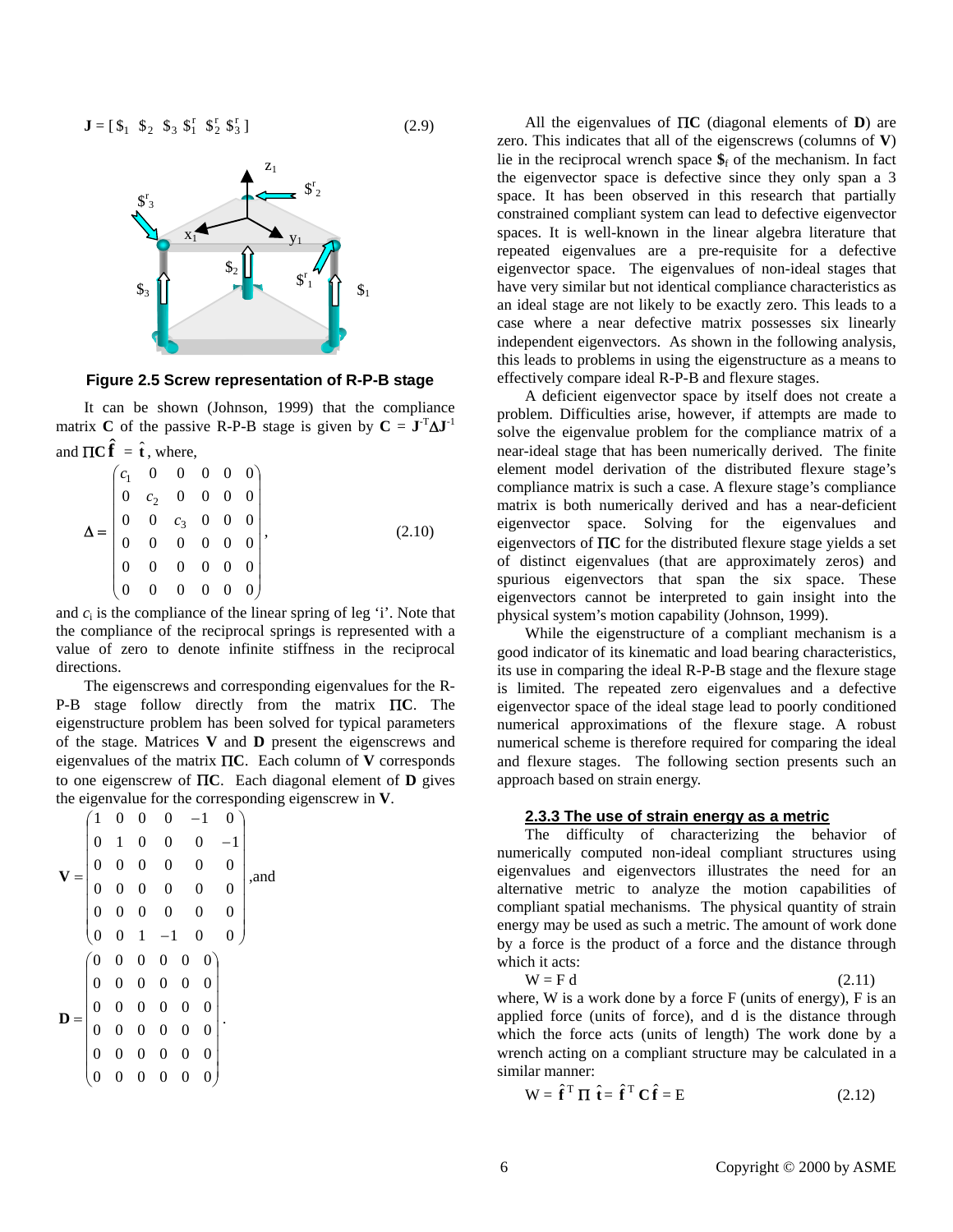where,  $\hat{\mathbf{f}}$  is a wrench applied to the structure (units of force, torque),  $\hat{\mathbf{t}}$  is a twist representation of structure's deflection (units of length, rotation), and E is strain energy stored in the deformed compliant structure (units of energy). Wrenches of the same magnitude applied along stiff portions of an elastic structure will cause little deformation and store little strain energy in the system.

This relationship can be exploited to find wrenches that are "near-reciprocal" to a mechanism. Given an applied wrench and resulting twist, one can calculate the strain energy stored in a compliant structure via Eqn. (2.12). Wrenches that generate little or no strain energy in the structure are assumed to be nearreciprocal wrenches.

The first step in determining the motion capability of the distributed flexure stage using the concept of strain energy is to compute the stage's compliance matrix. Traditional methods of computing compliance matrices, such as the one used to determine the compliance matrix of the ideal stage, rely on the geometry of a mechanism and the location of all of its joints. The lack of well-defined joints in the distributed flexure stage makes it difficult to apply these methods.

A finite element model provides an alternative means of generating a structure's compliance matrix. Finite element codes allow the user to compute the deflection of a compliant mechanism for a given load. If one knows the deflection of a compliant mechanism for six linearly independent wrenches, one can compute the mechanism's compliance matrix:

| $\boldsymbol{\Pi} \mathbf{C} \boldsymbol{\Gamma} = \boldsymbol{\Gamma}$ | (2.13) |
|-------------------------------------------------------------------------|--------|
| $TC = T F^{-1}$                                                         | (2.14) |

where,  $\mathbf{F} = 6$  by 6 matrix of six applied wrenches  $\hat{\mathbf{f}}_i$ 

**T** = 6 by 6 matrix of corresponding twists  $\hat{\mathbf{t}}_i$ 

 $C = 6$  by 6 compliance matrix

Boundary conditions are defined to allow no linear or rotational displacement at the three locations where the flexure ring connects to the base. These conditions simulate a rigid structure supporting the flexure ring. Six linearly independent wrenches were applied to the structure. Each column of matrix **F** represents a wrench applied to the FEA model.

The finite element model computes a deflection for every individual applied wrench. Figure 2.6 illustrates the finite element model computation of the stage's deflection under a vertical load. Shading indicates von Mises stresses in the structure as it deforms.

The finite element model outputs the deflection of the stage as a set of node deflections. Waldron (1993) outlines a method for relating initial and final locations of three points on a rigid body that undergoes a displacement to an equivalent screw displacement based on Chasle's theorem. This method was used to convert the nodal displacements of three points on the vacuum chuck to a corresponding screw displacement. By assuming small displacements, these screws were represented as twist vectors. Each column **T** represents the twist due to the wrench represented by the corresponding column of **F**. **F**

represents forces in Newtons and moments in Newtonmillimeters (N-mm). **T** represents rotations in radians and translations in millimeters.

|       | $-0.0005$ | $\Omega$ | $\theta$           | $\Omega$  | $-0.00116$ 0.0023 |           |
|-------|-----------|----------|--------------------|-----------|-------------------|-----------|
|       | $\Omega$  | 0.0016   | 0.0005             | $\Omega$  | 0.0007            | 0.0101    |
| $T =$ | $\theta$  | $\Omega$ | $\Omega$           | $-0.0001$ |                   |           |
|       | $\Omega$  | 0.0024   | 0.0197             | $\Omega$  | 0.0013            | 0.0206    |
|       | 0.0198    |          | $\Omega$           | $-0.0005$ | 0.0225            | $-0.0045$ |
|       | 0.0001    |          | $-1.4128 - 0.0013$ | $\theta$  | 0.0011            | $-0.0369$ |

Using the computed compliance matrix and the strain energy equation (Eqn. (2.12)) for applied wrenches, wrenches that provide very low strain energy are sought and identified as near-reciprocal wrenches. Table 2.1 lists strain energies calculated from wrenches and twists taken from the FEA model of the flexure stage.



**Figure 2.6 Deflected finite element model** 

| <b>Strain Energy</b> | Applied wrench            |
|----------------------|---------------------------|
| 1.3125               | 15 lb. force along x axis |
| 1.3185               | 15 lb. force along y axis |
| 94.6136              | 15 lb. force along z axis |
| 119.0054             | 10 in-lb. torque about x  |
| 116.1306             | 10 in-lb. torque about y  |
| 1.4617               | 10 in-lb. torque about z  |

#### **Table 2.1 Strain energy in flexure stage**

Small strain energies indicate that wrenches consisting of forces along the x and y axes and moments about the z axis are near-reciprocal to the distributed flexure stage. These three wrenches span the space of wrenches reciprocal to the stage. Wrenches with large strain energies are not reciprocal to the stage. These results confirm that the distributed flexure stage exhibits the motions that are desired in a wafer alignment stage and are similar to the R-P-B stage. The flexure stage allows rotations about x and y and translation in z. At the same time, it has low translation in x and y and rotation about z. For a given magnitude of force (moment), the strain energy (or deflections) in the reciprocal directions are two orders of magnitude lower as seen from Table 2.1. Further, since forces imparted to the wafer (moving platform of the stage) is largely vertical, the ratio of the force along the wafer surface to the force orthogonal to the wafer is tan  $\delta$ , where  $\delta$  is a small angle (conservative bound  $= 1^{\circ}$ ). Therefore, the deflection of the stage along the vertical (z) direction is several orders of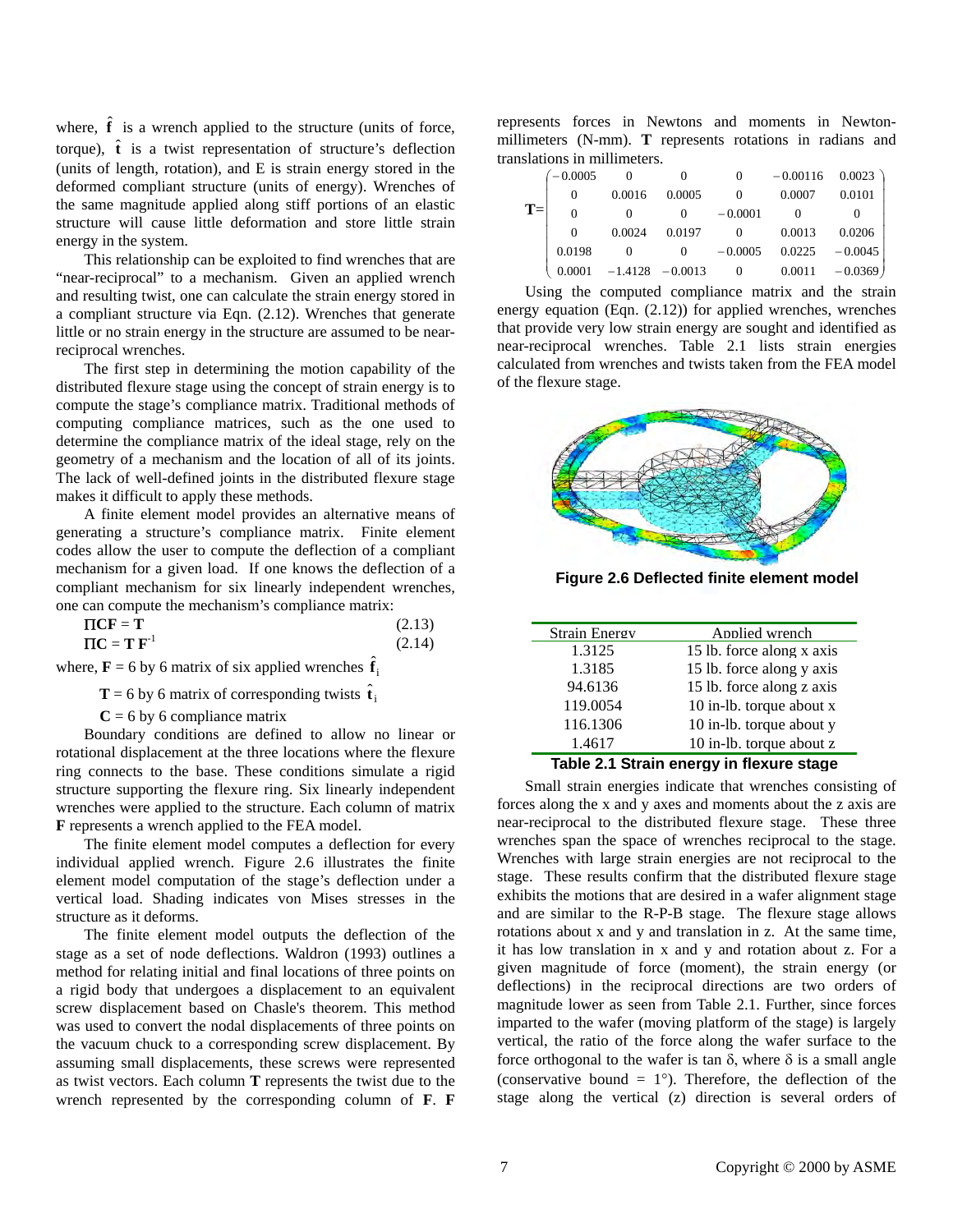magnitude higher than that along x and y  $(1 \mu m)$  deflection in z leads to less than 1*nm* deflection along x and y). Similarly, tilting deflections along x and y is 4 orders of magnitude higher than tilting about z. Therefore, the flexure stage exhibits shearfree motion characteristics appropriate for use as an imprint lithography alignment stage.

## **2.4 Template Orientation Stage for Multi-Imprint Machine**

In semiconductor manufacturing, multiple devices are patterned onto a single substrate by moving a wafer to various positions while holding a mask or a template stationary in x and y directions. A discussion of orientation alignment stages for multi-imprint machines is now provided. For the single imprint machine (Figure 3.1), a compliant stage that holds a wafer chuck was designed.

In order to eliminate relative lateral motions between the template and wafer, the compliance axes of the passive stage have to lie on the template-wafer interference. However, for multi-imprint processes, it has been noticed that the passive wafer stage cannot perform proper orientation motions when the template is not at the center of a wafer (see Figure 2.7). Hence a new orientation stage design that can tilt the template instead of the wafer is desired. Since, for a practical template stage, all mechanical components of the orientation stage should be positioned further from the wafer surface than the template surface, a template orientation stage that can tilt the template about "remote axes" was developed.



## **Figure 2.7 Possible configurations of templates and compliant wafer stage (a wafer stage works for Cases 1, 2, and 3 only)**

Figure 2.8 shows a simple four-bar-linkage with ideal links and joints in its normal and rotated configurations. The angle between the line passing Joints 1 and 2 and the other line passing Joints 3 and 4 is selected so that the compliant alignment axis lies exactly on the template-wafer interface. For fine orientation changes, the rigid body between Joints 2 and 3 rotates about an axis that is depicted by Point C in Figure 2.8 (the axis is normal to the paper). Since frictional contacts are undesirable for imprinting process due to particle contamination, all joints are made of flexure joints for the template orientation stage (Figure 2. 9). For a small motion range, such a flexure joint (notch) has been widely used.

A similar second flexure component is mounted orthogonally onto the first one so that the two orientation axes are orthogonal to each other and they lie on the interface. The

flexure devices can be readily adapted to have open slots so that a curing UV light can pass through the template as required in lithographic applications. Parameters of each semi-circular notch have been determined based on the applied load and motion requirements. The spring coefficient of each semicircular notch is desired to be low so that necessary orientation motions can be achieved with a minimum normal load between the template and wafer surfaces. Excessive loads may lead not only to undesirable large deformations but also to mechanical failure of either template or wafer. For the imprinting process, however, the template orientation stage should be able to support required imprinting load. The geometry of the semicircular notch is designed so that when a 4*N* load is applied at 1*cm* off from the center, the stage rotates about 0.0005radian (Choi, 1999).

The verification of the analytical models of the template stages was performed using their FEM models. FEM analysis of these flexure structures showed that the template surface moved less than 5*nm* in the shearing direction for 0.00038radian tilting. It is believed that such small shearing motion can be accommodated by the compliance of the



#### **Figure 2.9 Two flexure template stages**

patterning material.

## **3 DESIGN AND FABRICATION OF IMPRINT MACHINES**

## **3.1 Si**n**gle imprint machine with passive alignment stage**

Figure 3.1 shows the SFIL single imprint prototype. To transfer an image, one first mounts a template in the template seat and places a silicon wafer on the orientation stage. The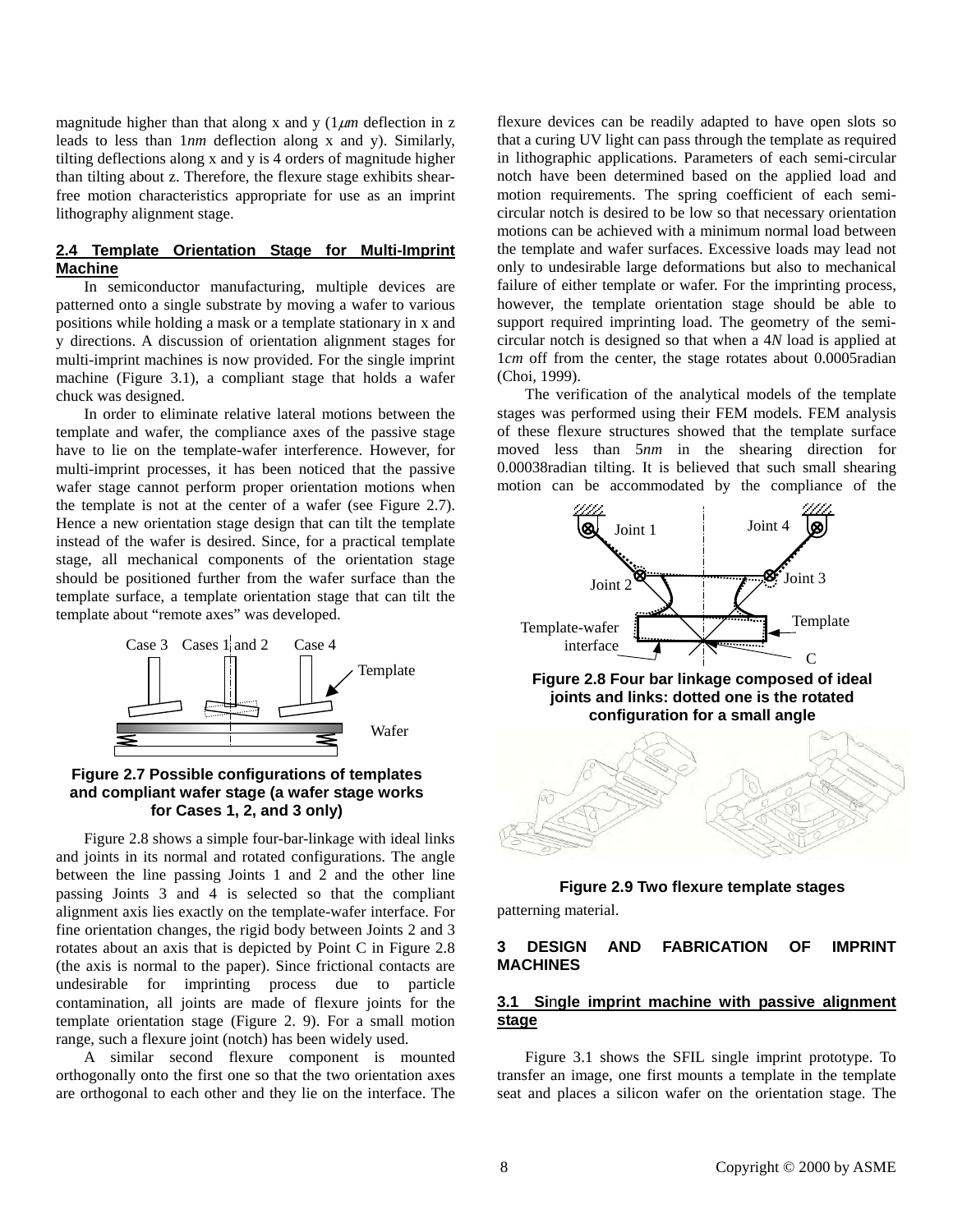template seat and orientation stage lie inside a press constructed of two horizontal plates and four 24*mm* diameter linear roller bearings. The roller bearings are preloaded to provide nearvertical motion between the template and the wafer. A linear actuator consisting of a brushless DC motor, a 1:160 harmonic drive, and a precision ground ball screw lowers the template until it rests directly above the silicon wafer. Once the template rests directly above the wafer, etch barrier polymer is dispensed and fills the gap between the template and the wafer via capillary action. After the etch barrier fills the gap between the template and wafer, the linear actuator presses the template onto the wafer. The wafer is mounted on a compliant orientation stage that flexes to allow the wafer to match the orientation of the template. After the template and wafer are in near-contact (assessed by force sensing), UV light illuminates the photo polymer. After the photo polymer is cross-linked, the linear actuator separates the template and wafer. The template and wafer may then be removed from the machine for inspection and further processing.



**Figure 3.1 Single imprint machine** 

## **3.2 Multi imprint machine**

Multi-imprint apparatus, shown in Figure 3.2, imprints repeated transferred images on 8" wafers similar to step and repeat semiconductor manufacturing. Each imprinting process is identical to that of the single imprint apparatus. A manual calibration stage, shown in Figure 3.3, is used to orient the template and wafer surface in parallel using interferometric techniques (Thompson, 1994). Here a visible monochromatic source was used to generate fringe pattern between the template lower surface and the wafer top surface. A manual inspection and calibration scheme that uses three differential micrometers allows the elimination of the fringe pattern. This implies that Motor and harmonic drive

Housing for a calibration stage and a template stage

Wafer chuck stage with load cells



**Figure 3.2 Multi-imprint apparatus** 



**Figure 3.3 Assembly of calibration stage and template stage (circled area in Figure 3.2)** 

there is less than one fringe across the 1" by 1" template surfaces. This is equivalent to a variation of less than a quarter of the wavelength of the source across 1" by 1" template which results a wedging (Figure 1.4 (c)) of about 1µ*rad*. The remaining misalignment between the template and wafer surface is compensated via the template stage that has remote compliance axes.

## **4 EXPERIMENTAL RESULTS**

In this section, several imprint results are presented. High resolution flat templates were provided to this project by IBM in Burlington. Figures 4.1 (a) and (b) shows 60 *nm* features on template and wafer. It has been observed that SFIL process can duplicate not only such small features but also much smaller defects on the template due to stitching errors in the electron beam process. Hence, it is expected that the limit of feasible line width that SFIL can process is significantly smaller than 60 *nm*. However, 60*nm* line width is currently at the resolution limit of the template making process. Figure 4.1 (c) shows a